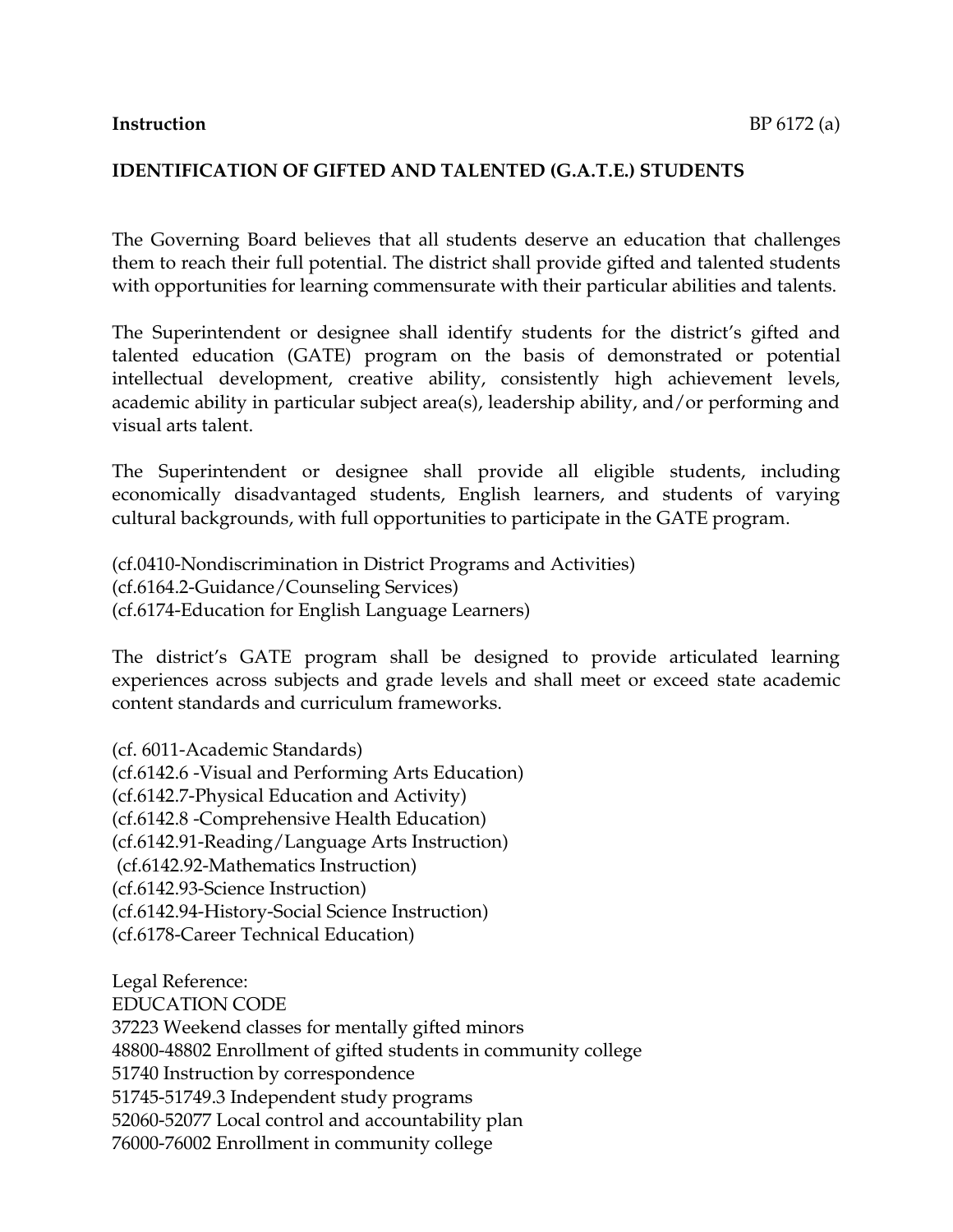# **IDENTIFICATION OF GIFTED AND TALENTED (G.A.T.E.) STUDENTS** (continued)

### CODE OF REGULATIONS, TITLE 5 1633 Instruction by correspondence

Management Resources: WEB SITES CSBA: [http://ww.csba.org](http://ww.csba.org/) California Association for the Gifted: http//www.cagifted.org Council for Exceptional Children, The Association for the Gifted (CEC-TAG): [http://www.cectag.org](http://www.cectag.org/) National Association for Gifted Children: http://www.nagc.org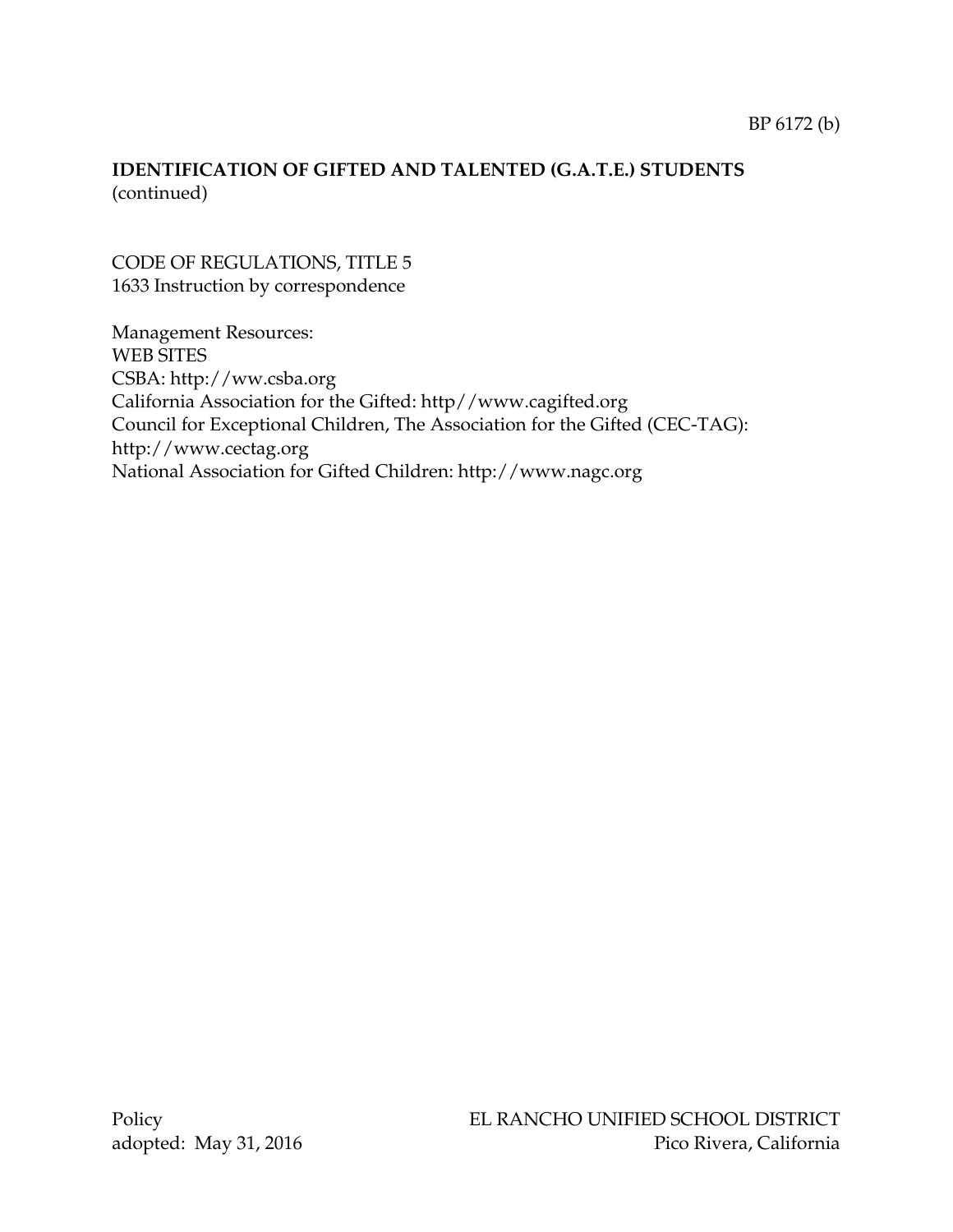### **IDENTIFICATION OF GIFTED AND TALENTED (G.A.T.E.) STUDENTS**

#### **Identification of Gifted and Talented Students**

Students may be recommended for the GATE program by administrators, teachers, counselors, other staff, or parents/guardians. Parent/guardian consent shall be obtained before administering any assessments for the sole purpose of identifying students for this program or for placing a student in the program.

The Superintendent or designee shall select students for the program based on their demonstrated or potential ability for high performance in categories identified by the Governing Board.

(cf. 5121-Grades/Evaluation of Student Achievement) (cf. 6162.5-Student Assessment) (cf. 6164.2-Guidance/Counseling Services)

The Superintendent or designee shall base selection decisions upon the evaluation of pertinent evidence by the principal or designee, a classroom teacher familiar with the student's work, and, when appropriate, a credentialed school psychologist and/or other expert. These persons may review screening, identification, and placement data and shall meet when necessary to resolve any differences in assessment and recommendations. In reviewing evidence of a student's abilities, the Superintendent or designee also shall consider the economic, linguistic, and cultural characteristics of the student's background.

(cf. 0410-Nondiscrimination in District Programs and Activities) (cf. 6174-Edcuation for English Language Learners)

A student who transfers into the district shall be considered for the GATE program if he/she was identified as a gifted and talented student in his/her previous district or school or is recommended for the program. The Superintendent or designee may verify that the GATE program would be an appropriate placement for the student by examining evidence of the student's abilities based on any of the indicators listed above.

Because students who do not initially meet district criteria for the GATE program may become eligible at a later grade level, the district my re-examine student eligibility whenever the district receives a referral or the Superintendent or designee determines it to be in the student's best interest.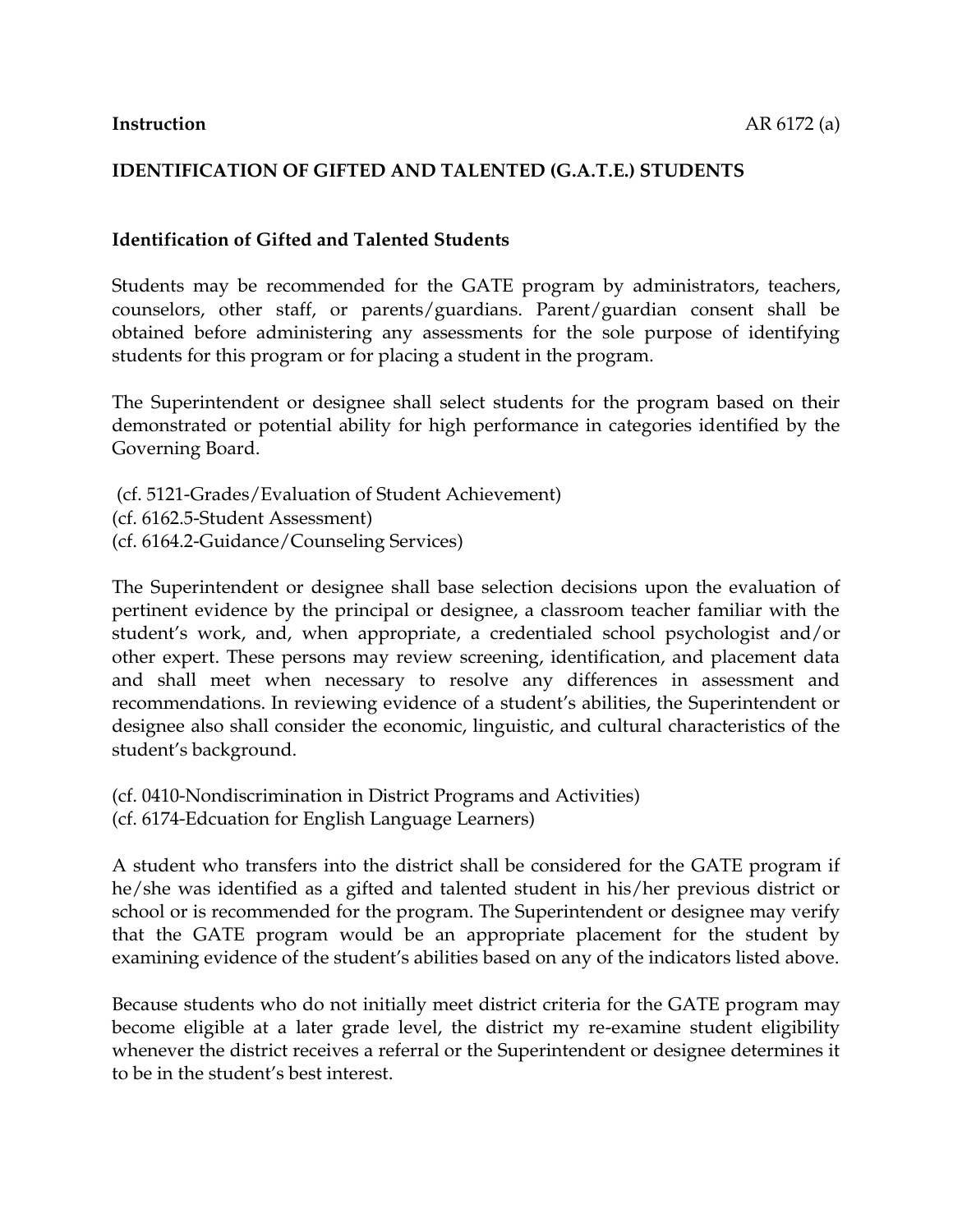# **IDENTIFICATION OF GIFTED AND TALENTED (G.A.T.E.) STUDENTS (continued)**

### **Categories for Identification of Gifted or Talented**

The district is participating in four categories of identification:

- 1. Intellectual Ability
- 2. High Academic Achievement
- 3. Multi-Dimensional
- 4. Visual and Performing Arts

Intellectual Ability (Grade 3 and above) is for students whose general intellectual development is markedly advanced in relation to his/her chronological peers. An assessment of intelligence through the administration of an approved intelligence test by a district employed school teacher shall be conducted.

The district criterion for participation in the G.A.T.E. program is a School Ability Index of 127 or above equaling in the  $96<sup>th</sup>$  percentile on the OLSAT-8 (Otis-Lennon School Ability Test, Eighth Edition). For Spanish speaking students the NNAT-2 (Naglieri Nonverbal Ability Test) will be administered and the criterion for participation in the G.A.T.E. program is a School Ability Index of 128 or above equaling in the  $96<sup>th</sup>$ percentile.

High Academic Achievement is for students who consistently function at high levels in all academic areas. Students may qualify in the high achievement category in one of three ways:

- 1. Scoring at the Standard Exceeded Level on the California Assessment of Student Performance and Progress (CAASPP) in both English Language Arts/Literacy Achievement (ELA) and Math in one year  $(3<sup>rd</sup>$  grade and above).
- 2. Scoring at the Standard Exceeded Level on the California Assessment of Student Performance and Progress (CAASPP) in either English Language Arts/Literacy Achievement (ELA) over a period of two years or Math over a period of two years  $(3<sup>rd</sup>$  grade and above).
- 3. a. Scoring at the Standard Exceeded Level on the California Assessment of Student Performance and Progress (CAASPP) in ELA/Literacy Achievement and Standard Met Level on Math (or vice-versa) and receiving rubric scores of 3 or 4 in both ELA and Math on the elementary report card in the same year (grades 3-5).